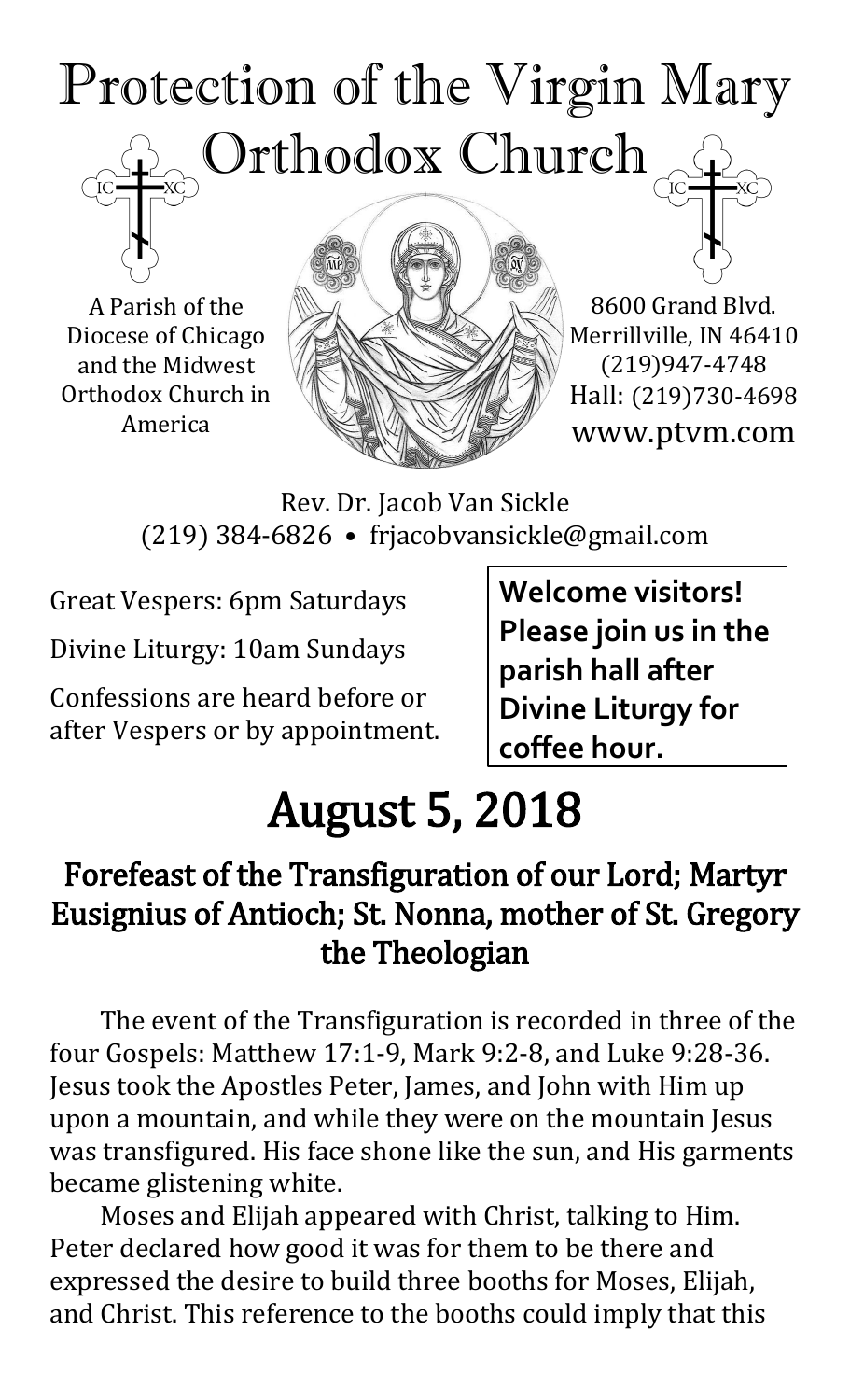occurred during the time of the Feast of Tabernacles when the Jews would be camping out in the fields for the grape harvest; for this Feast had acquired other associations in the course of its history, including the memory of the wanderings in the wilderness recorded in the Old Testament book of Exodus. While Peter was speaking, a bright cloud overshadowed them. A voice came



from the cloud saying, "This is my beloved Son, with whom I am well pleased; listen to Him." When the disciples heard this they fell on their faces, filled with awe. Jesus came to them and told them to not be afraid. When the three looked up, they saw only Jesus. As Jesus and His disciples came down the mountain, He told them not to speak of what they had seen until He had risen from the dead.

## HYMNS OF THE DAY

#### Tone 1 – Resurrectional Troparion

When the stone had been sealed by the Jews, while the soldiers were guarding Your most pure body, You rose on the third day, O Savior, granting life to the world. The powers of heaven therefore cried to You, O Giver of Life: "Glory to Your Resurrection, O Christ! Glory to Your Kingdom!// Glory to Your dispensation, O You Who love mankind!"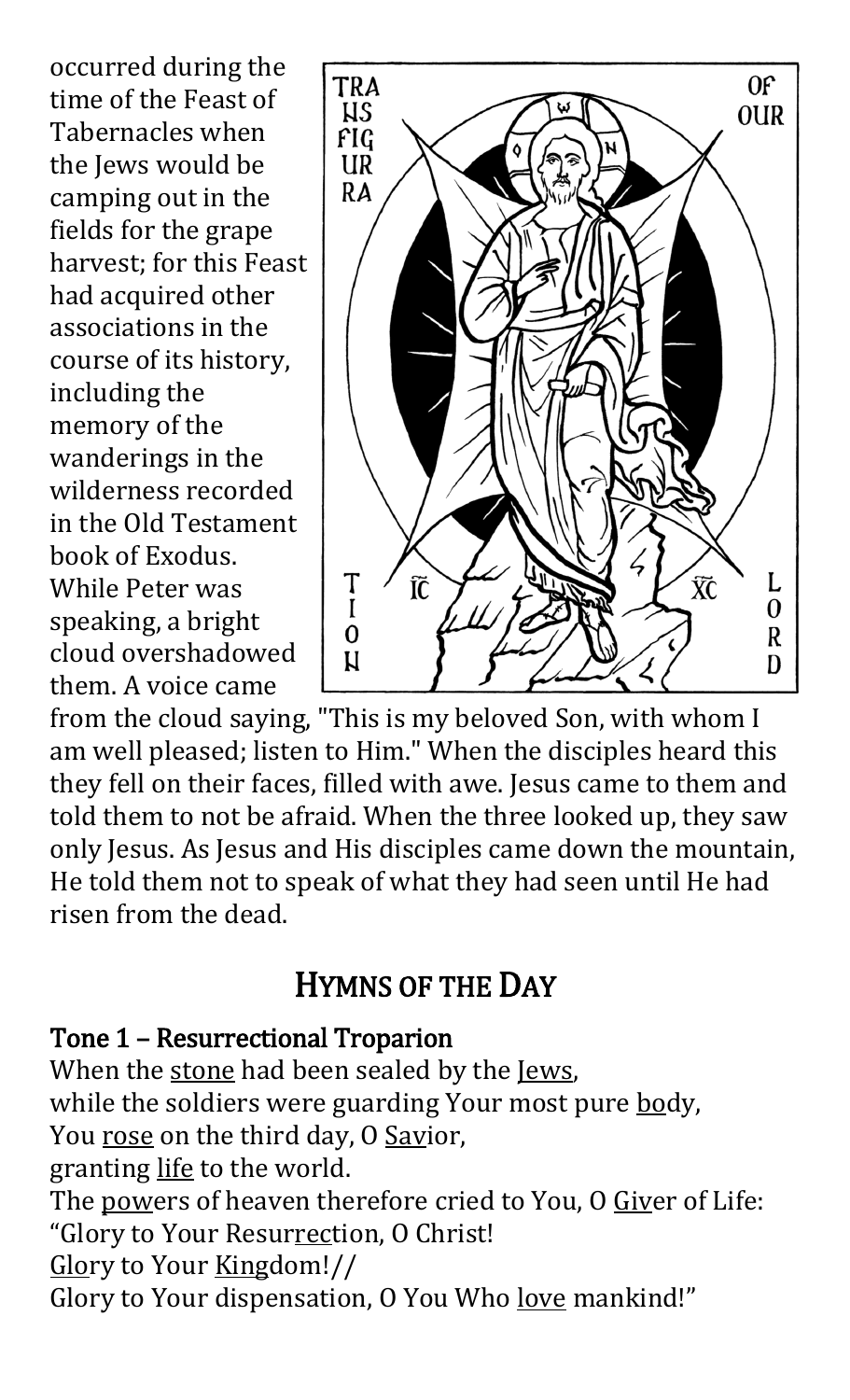### Tone 4 – Patronal Troparion

Today the faithful celebrate the feast with joy, Illumined by your coming, O Mother of God. Beholding your pure image we fervently cry to you: Encompass us beneath the precious veil of your protection And deliver us from every form of evil. By entreating Christ, your Son and our God// That He may save our souls.

### Tone 4 – Troparion for Transfiguration

Come, you faithful, let us welcome the Transfiguration of Christ, and let us joyfully cry as we celebrate the prefeast:

"The day of holy gladness has come; the Lord has ascended Mount Tabor// to radiate the beauty of His Divinity."

### Tone 1 – Resurrectional Kontakion

As God, You rose from the tomb in glory, raising the world with Yourself. Human nature praises You as God, for death has vanished. Adam exults, O Master! Eve rejoices, for she is freed from bondage and cries to You:// "You are the Giver of Resurrection to all, O Christ!"

## Tone 4 – Kontakion for Transfiguration

Today all mortal nature shines with the divine Transfiguration and cries with exultation:// "Christ the Savior is transfigured to save us all!"

## Tone 3 – Patronal Kontakion

Today the Virgin stands in the midst of the Church, And with choirs of saints she invisibly prays to God for us. Angels and bishops worship. Apostles and prophets rejoice together,// Since for our sake she prays to the eternal God.

## SCRIPTURE READINGS

## Epistle: 1 Corinthians 4.9-16

Brethren, I think that God has shown us apostles as last of all, like men condemned to death; for we have been made a spectacle to the world, both to angels and to men. We are fools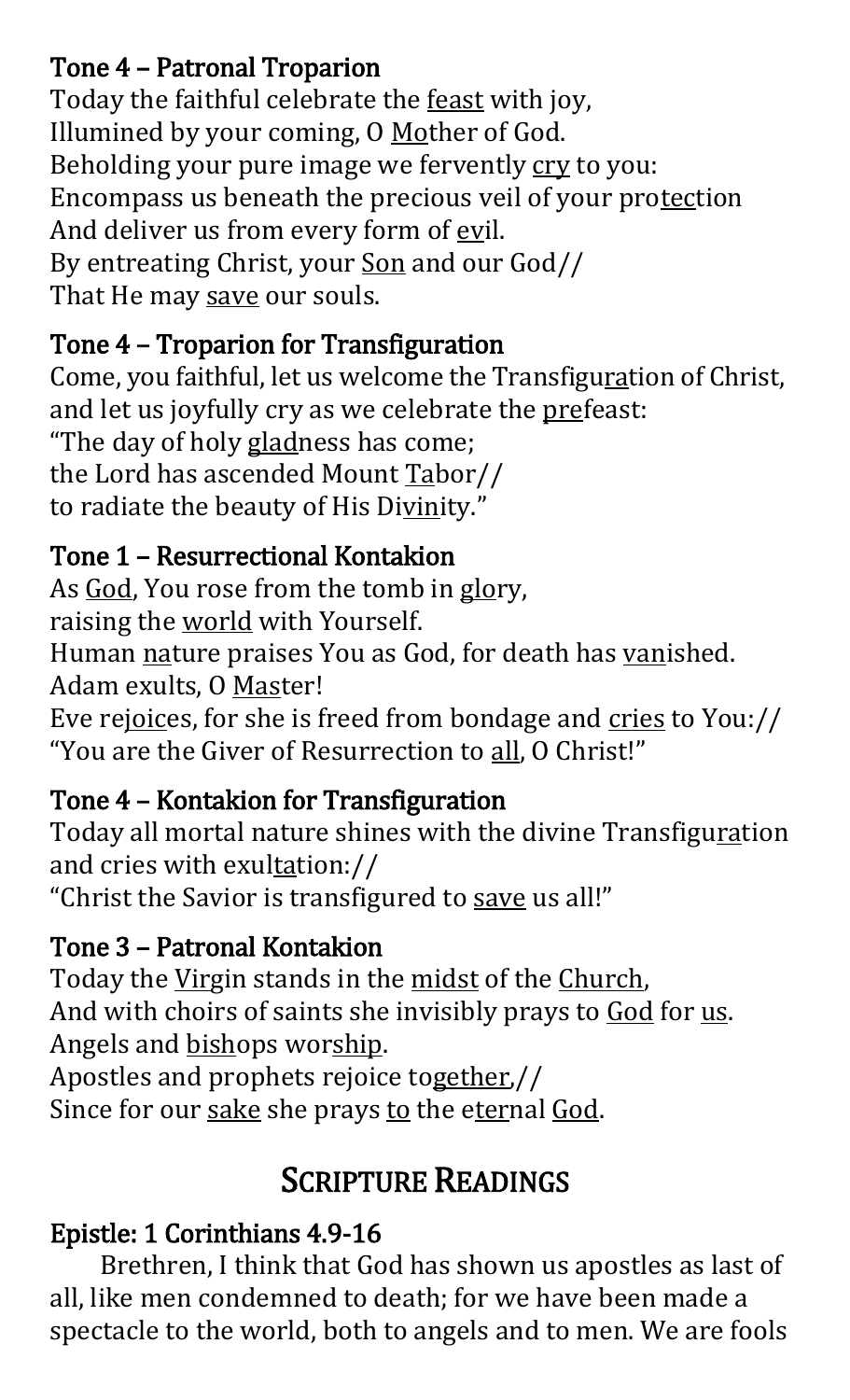for Christ's sake, but you are wise in Christ! We are weak, but you are strong! You are distinguished, but we are dishonored! To the present hour we hunger and thirst, and we are poorly clothed, and beaten, and homeless. And we labor, working with our own hands. Being reviled, we bless; being persecuted, we endure; being defamed, we entreat. We have been made as the filth of the world, the refuse of all things until now.

I do not write these things to shame you, but to warn you as my beloved children. For though you might have ten thousand instructors in Christ, yet you do not have many fathers; for in Christ Jesus I have begotten you through the gospel. Therefore I urge you, imitate me.

#### Gospel: Matthew 17.14-23

At that time they came to the multitude, and a man came up to Him and, kneeling before Him, said, "Lord, have mercy on my son, for he is an epileptic and suffers severely; for he often falls into the fire and often into the water. So I brought him to Your disciples, but they could not cure him."

 Then Jesus answered and said, "O faithless and perverse generation, how long shall I be with you? How long shall I bear with you? Bring him here to Me." And Jesus rebuked the demon, and it came out of him; and the child was cured from that very hour.

 Then the disciples came to Jesus privately and said, "Why could we not cast it out?"

 So Jesus said to them, "Because of your unbelief; for assuredly, I say to you, if you have faith as a mustard seed, you will say to this mountain, 'Move from here to there,' and it will move; and nothing will be impossible for you. However, this kind does not go out except by prayer and fasting."

 Now while they were staying in Galilee, Jesus said to them, "The Son of Man is about to be betrayed into the hands of men, and they will kill Him, and the third day He will be raised up." And they were exceedingly sorrowful.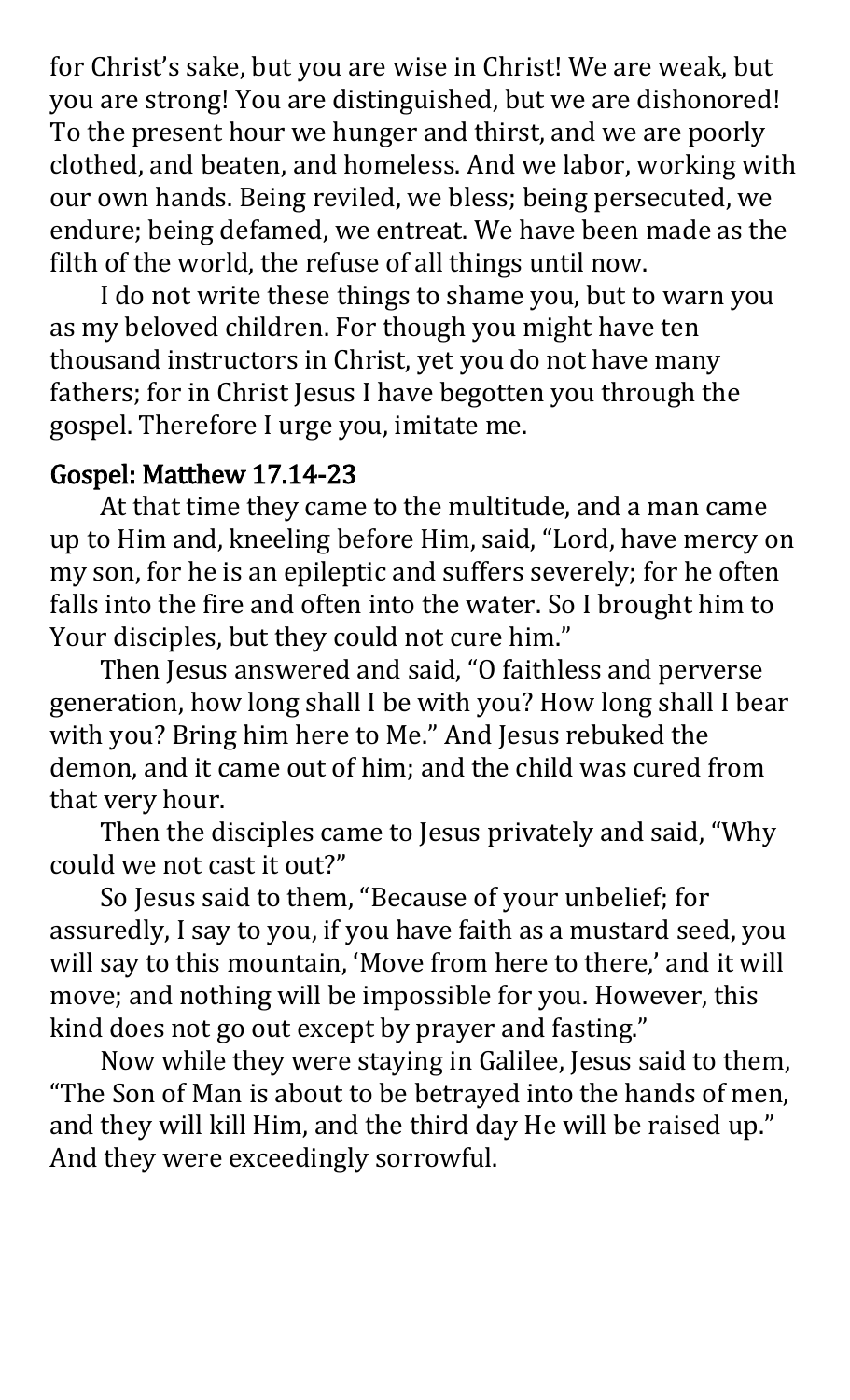## WE REMEMBER IN PRAYER

| Repose:                        | Jovan                       |
|--------------------------------|-----------------------------|
| N.Dep. Radosava Delich         | Charles                     |
| Sophie Rosca                   | <b>Barbara</b>              |
| <b>Ev.Mem.</b> Anne Benka      | Theodore                    |
| Henry Kodak                    | Nada                        |
| Pauline Onischenko             | Olive                       |
| Konstacya Jelesky              | Mary                        |
| Julia Dembowsky                | Michael                     |
| Sophia Christoff               | Julia                       |
| <b>George Angeloff</b>         | Warren                      |
| <b>Health &amp; Salvation:</b> | Mary                        |
| Protopresbyter George          | Loretta                     |
| Matushka Anna                  | Willy                       |
| <b>Archpriest Frederick</b>    | Gilbert                     |
| Matushka Carol                 | Joseph                      |
|                                | Carol                       |
| <b>Priest Phillip</b>          | Peter                       |
| Khouria Kathryn<br>Kevin       | Janie                       |
|                                | Diane                       |
| Jon                            | Tom                         |
| Tanya                          | Elizabeth                   |
| Kimberly                       | Infant Adam                 |
| Gail                           | Infant Benjamin             |
| Gerald                         | Infant Juliana              |
| William                        | <b>N.Ill.</b> infant Joseph |

\*If you know someone who needs prayer, please give their name to Fr Jacob

## ANNOUNCEMENTS

Tomorrow is the feast of the Transfiguration of our Lord.

Supplication to the Virgin @ 6pm this Wednesday, followed by a light supper and the parish council meeting  $@$  7pm.

Our Rummage Sale is this Friday, August 10. Please *mark* your donations and deposit them in the church school rooms. Pick up flyers in the narthex to hang around town.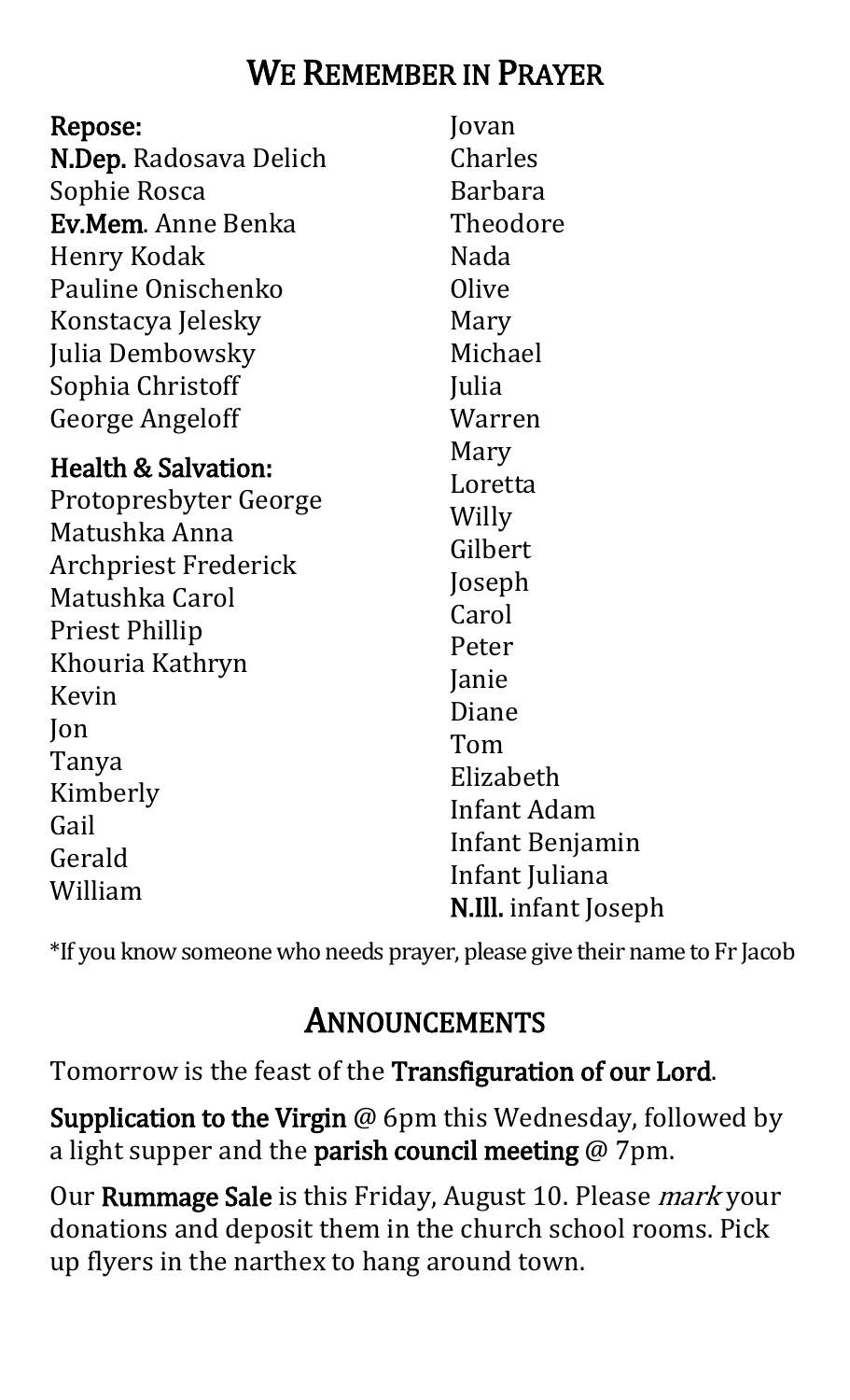Our next day to Feed the Flock is Saturday, Aug 18. Please ask Sherry (219-476-9492) how you can help.

Food pantry collection is on-going. August is a month of particular need, as low-income families deal with back to school expenses.

On Sunday, Aug 26 the "O" Club is sponsoring a Summer Pool Party at the home of Tom & Brenda Mosak in Crown Point. Everyone is welcome. RSVP with a side dish in the narthex. For those who aren't "pool people" there is an ample seating area!

Fr. Jacob & Mat. Jenna are hosting a Labor Day open house cook-out from 12-8pm for parishioners and friends. 10343 Nicklaus St., Winfield. Please stop by if you can.

A women's book group will begin on Sept 10 meeting Mondays @ Mat. Jenna's home, 7:30-9pm. First book will run for 8 weeks: How to be a Sinner by Peter Bouteneff. Contact Mat. Jenna if you are interested in joining.

If you shop Amazon.com, support our Church by linking your Amazon account through their Smile program. Go to smile.amazon.com and search for "Protection of the Virgin Mary Church." Ask Fr Jacob or Lesley Erpelding for assistance.

"Do not be surprised that you fall every day. Do not give up, but stand your ground courageously, and assuredly the angel who guards you will honor your patience." - St. John of the Ladder

## Mark your calendars:

Aug 6: Divine Liturgy for the Transfiguration of our Lord @ 9am

Aug 8: Supplication to the Virgin @ 6pm; Council meets @ 7pm

## Aug 10: Rummage Sale

Aug 14: Great Vespers with Lamentations @ 6pm

Aug 15: Divine Liturgy for the Dormition of the Theotokos @ 9am

Aug 18: Feed the Flock @ First Presbyterian in Merrillville

Aug 26: Parish Pool Party @ Mosaks' after Liturgy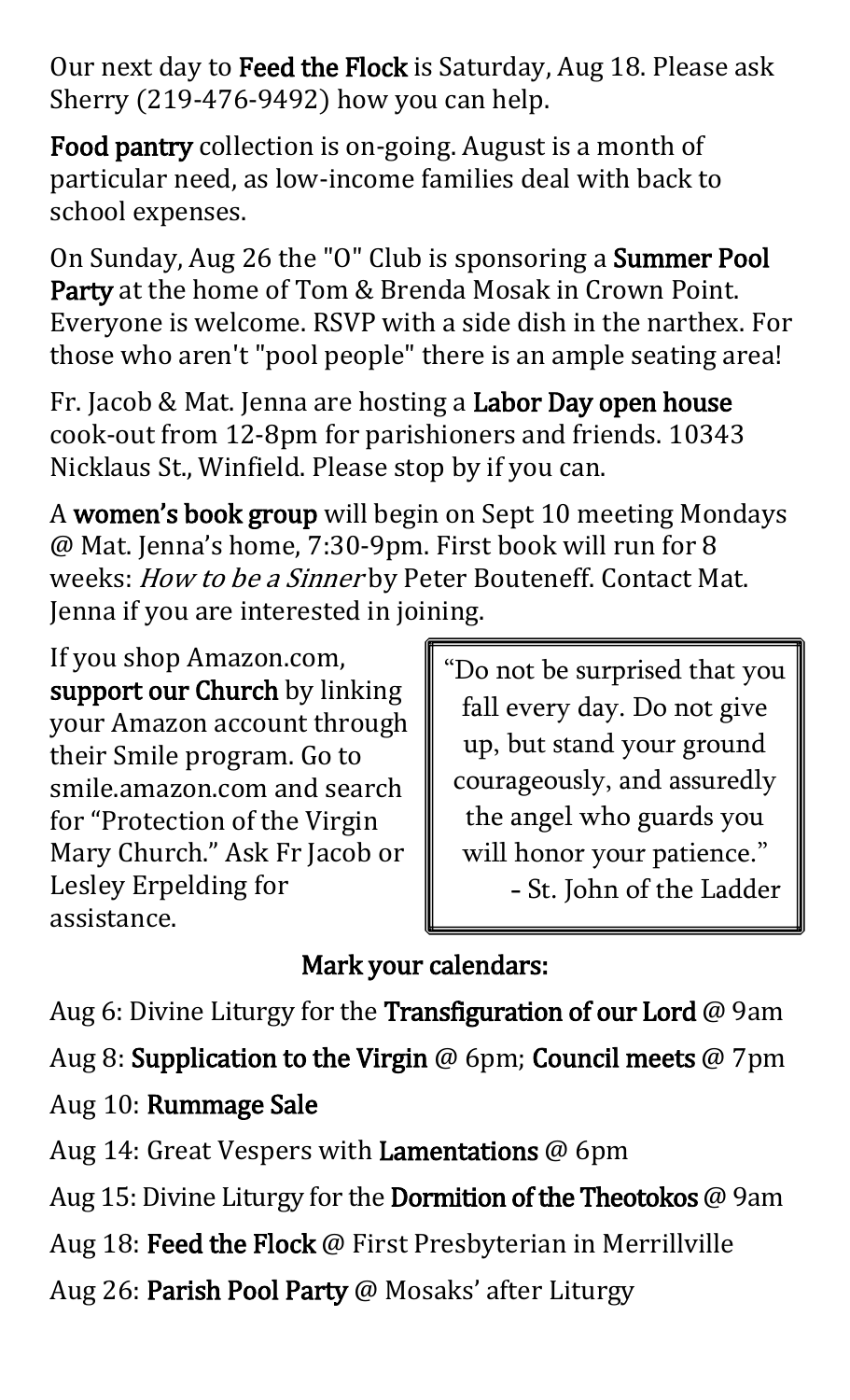Sept 3: Labor Day Open House @ Van Sickles' 12-8p Oct 14: Fashion Show at Avalon Banquet Hall after Liturgy

#### Last Week's Offerings to the Lord:

General Fund: \$1,245 Mortgage: \$248

## Why Are We So Busy?

by His Grace, our Bishop Paul

As I write this, I am in Saint Louis at the 19th All-American Council of the Orthodox Church in America. Monday morning's plenary session of the Fellowship of Orthodox Christians in America is about to begin. As its members seek to find answers to how they can grow their ministry to the Orthodox Church in America, I see that FOCA and our parishes have one thing in common: how to grow our parishes and ministries in light of how busy our families are today. This is something I have struggled with ever since I became a priest in 1994.

When it comes to forming the life of Christ in the family, can we "have our cake and eat it too?" Is the busyness of family life just a fact that needs to be accepted and the Church work around it?

The busyness of families is a stewardship issue, not of money, but of time. Jesus said in His Sermon on the Mount, "Where your heart is, there is your treasure." Where do we spend the treasury of our time? Who gets the first portion? When people say they can't give to the Church or participate in her life, usually it is because their time is devoted to things such as sports, learning musical instruments, recreational or entertainment activities, and the list goes on. So to form the life of Christ in families, how do we make room for Him? "

A farmer went out to sow his seed…. Other seed fell among thorns, which grew up with it and choked the plants… The seed is the word of God…. The seed that fell among thorns stands for those who hear, but as they go on their way they are choked by life's worries, riches and pleasures, and they do not mature [Luke 8].